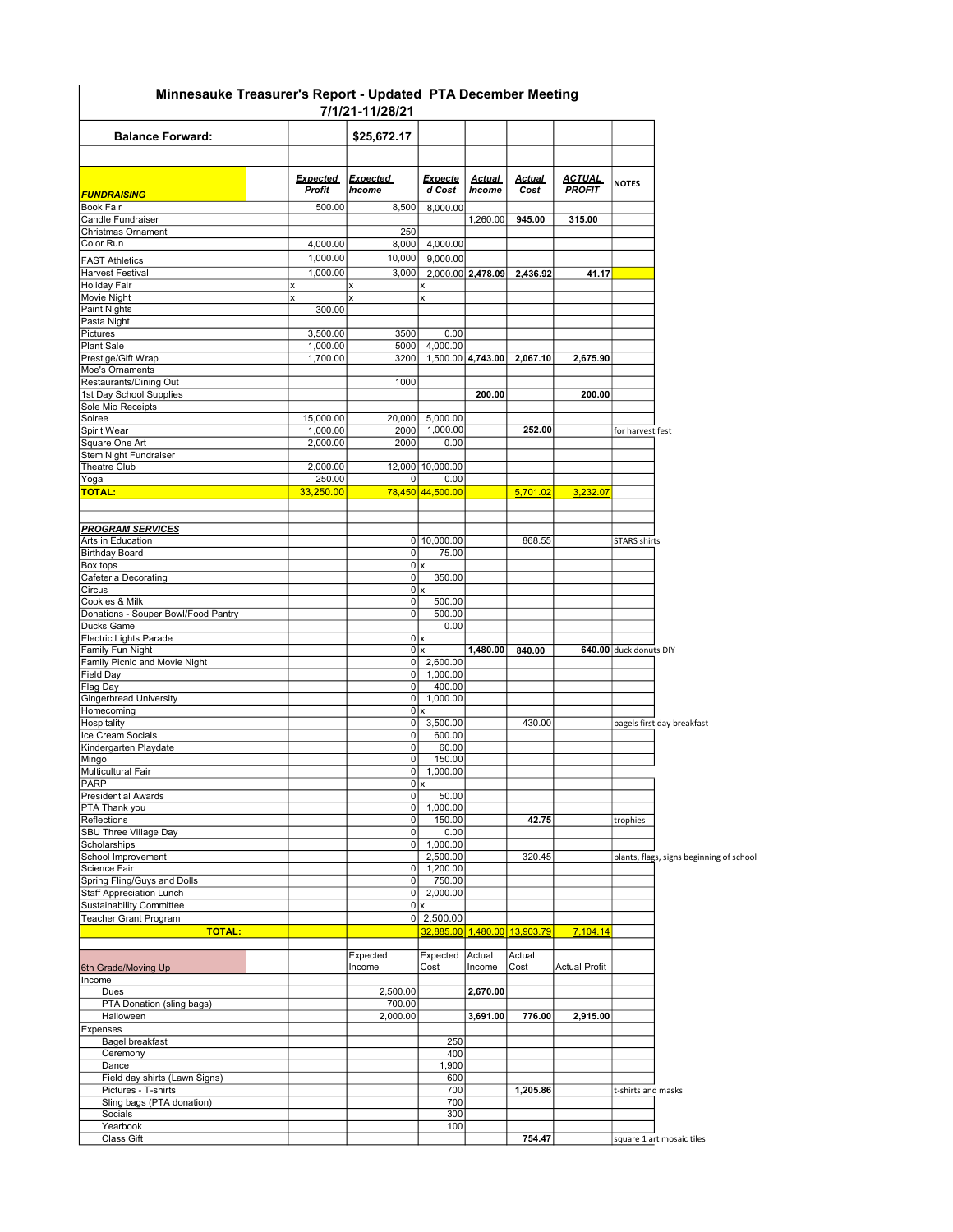| Total:                      |                         | 5,200.00     |                      | 4,950 6,361.00       | 2,736.33 | 3,624.67    |                                                                     |
|-----------------------------|-------------------------|--------------|----------------------|----------------------|----------|-------------|---------------------------------------------------------------------|
|                             |                         |              |                      | Actual               | Actual   |             |                                                                     |
|                             | Profit/Deficit   Income |              | Expenses Income      |                      | Cost     |             |                                                                     |
| <b>ADMINISTRATIVE</b>       |                         |              |                      |                      |          |             |                                                                     |
| Accounting                  |                         |              | $-700.00$            |                      | 615.00   |             | laccountant for tax return                                          |
| Banking                     |                         |              | $-350.00$            |                      |          |             |                                                                     |
| Computer/Website            |                         |              | $-100.00$            |                      | 199.00   |             | memberhub subscription                                              |
| Insurance                   |                         |              | $-400.00$            |                      |          |             |                                                                     |
| <b>PTA Council</b>          |                         |              | $-300.00$            |                      | 125.00   |             | \$100 council dues and \$25 PVSA dues                               |
| <b>PTA Dues</b>             |                         |              |                      | $-2,400.00$ 2,101.00 | 653.00   |             | \$653 is the Memberhub State Dues we paid.                          |
| Supplies                    |                         |              | $-100.00$            |                      |          |             |                                                                     |
| WMHS Prom Fashion Show      |                         |              | $-200.00$            |                      |          |             |                                                                     |
| <b>Staff &amp; Gifts</b>    |                         |              | $-1,000.00$          |                      | 189.81   |             | hand sanitizers beginning of year and staff Thanksgiving chocolates |
| Trick or Treat Street       |                         |              | $-100.00$            |                      | 100.00   |             |                                                                     |
| new laptop                  |                         |              | $-700.00$            |                      |          |             |                                                                     |
| Storage Locker & Rental Fee |                         |              | $-1,546.00$          |                      | 1,546.00 |             | storage unit for a year                                             |
| <b>TOTAL:</b>               | $-7.896.00$             | $\mathbf{0}$ | $-7,896.00$ 2,101.00 |                      | 3,427.81 | $-1,326.81$ |                                                                     |
|                             |                         |              |                      |                      |          |             |                                                                     |
|                             |                         |              |                      |                      |          |             |                                                                     |
|                             |                         |              |                      |                      |          |             |                                                                     |
|                             |                         |              |                      |                      |          |             |                                                                     |
|                             |                         |              |                      |                      |          |             |                                                                     |
|                             |                         |              |                      |                      |          |             |                                                                     |
|                             |                         |              |                      |                      |          |             |                                                                     |